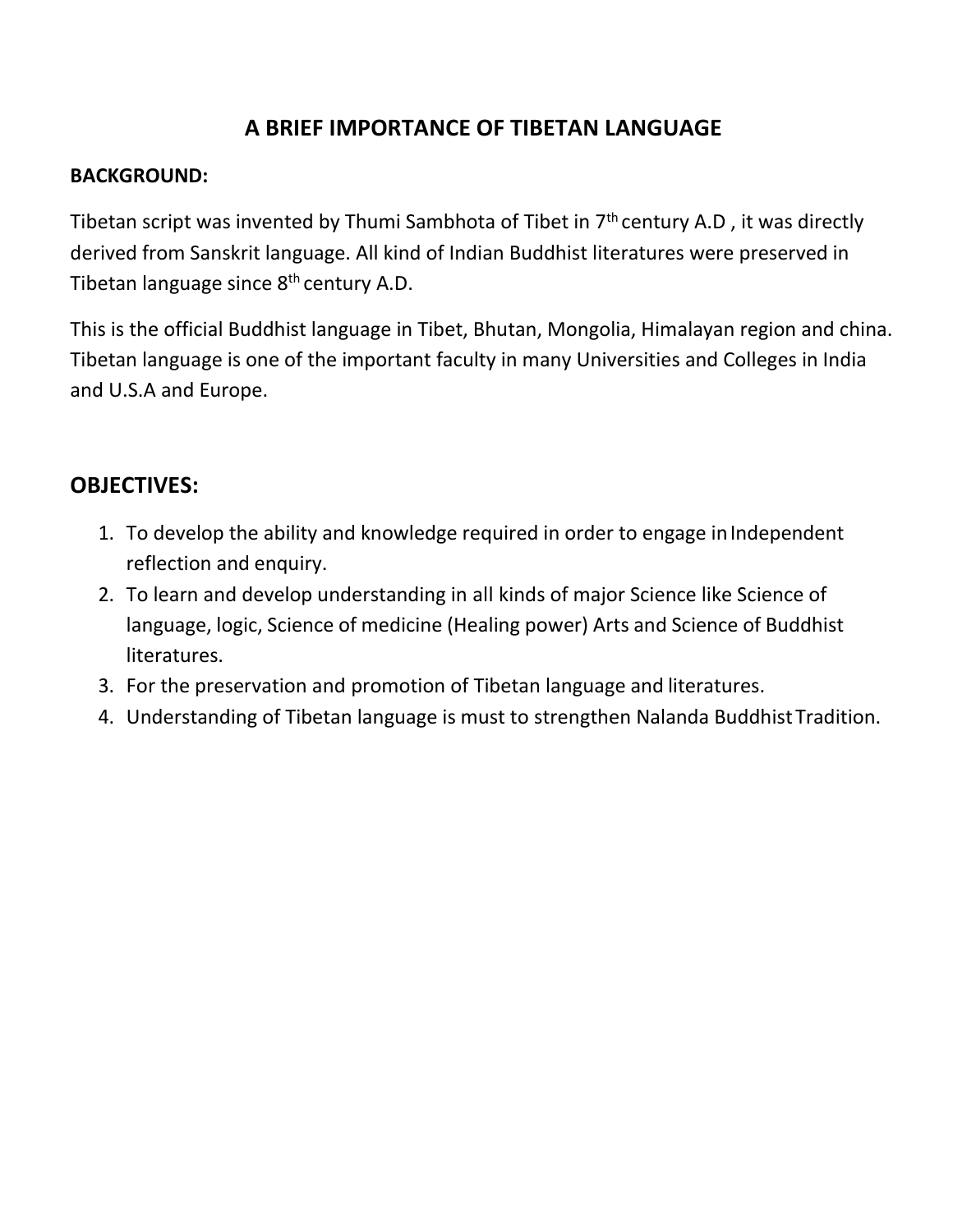#### **COURSE STRUCTURE**

### **SUBJECT (CODE NO. 017) TIBETAN CLASS IX 2022-2023**

| <b>Typology</b>             | Details of topic/section<br>(Unit/Content)                                                                                                                                    | <b>Period</b> | <b>Marks</b>   | <b>Total Marks</b> |
|-----------------------------|-------------------------------------------------------------------------------------------------------------------------------------------------------------------------------|---------------|----------------|--------------------|
| <b>Section A</b><br>Reading | Comprehension of a seen and an<br>unseen passage extracted from<br>stories, notes and biographies.<br>Lesson no.9                                                             | 10            | 15             | 15                 |
| <b>Section B</b><br>Writing | Letter writing:<br>1. Letter to parents, relatives and<br>friends.<br>Lesson No. 12                                                                                           | 5             | 8              | 25                 |
|                             | Essay Writing/Article/Column<br>Lesson No. 13, 14, 18 & 22                                                                                                                    | 25            | 10             |                    |
|                             | <b>Translation English to Tibetan</b>                                                                                                                                         |               | $\overline{7}$ |                    |
| Section C<br>Grammar        | Grammar:<br>Letter order of Sumchupa and<br>Addictive particles depended<br>upon suffix letter.<br>Introduction of noun, adverb, verb<br>and adjective.<br>Lesson no. 2,3,4,5 | 20            | 15             | 15                 |
| Section D<br>Literature     | Prose:<br>1. Selective verses from the first<br>chapter of Sakya Legs bshad.<br>2. Proverb.<br>Lesson no. 23                                                                  | 20            | 10             |                    |
|                             | Poetry:<br>1. Verse of 6 to 9 words<br>Lesson no. 24<br>Rapid Reading: My Land and My<br>People.<br>Lesson no. 26                                                             | 10<br>10      | 10<br>5        | 25                 |
|                             | Total                                                                                                                                                                         | 100           | 80             | 80                 |

**Text Books prescribed** for section A to D, New Tibetan Textbook for class IX, Printed by Sherig Parkhang/TCRPC

**\*REDUCED CHAPTERS:** Lesson No. 1, 6-8, 15-17, 19-21, 25 & *Kha Che Phalu* from Lesson 23 (April-July/Aug)

TIME:3HRS M.M: 80